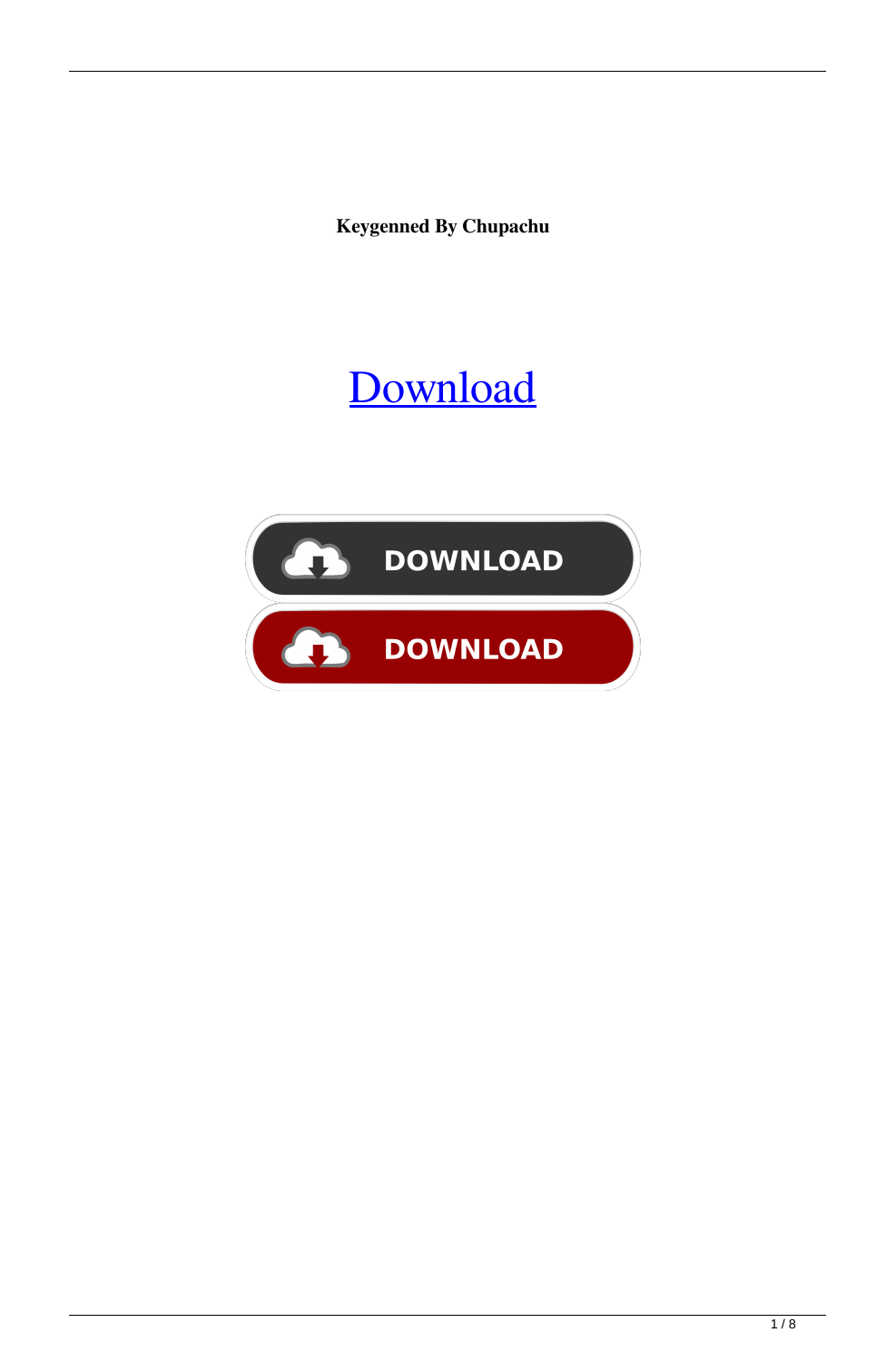exannafes 安倍首相が米軍機が守るにはきまり! かつ <u> [기기기기기기기기기기기기기기기기기기기</u>기기] してきたはずだが…※詳細はコチラ. Definitely run these first!. Main menu. 12 10 2016 15:2  $6.$   $\frac{\times 12}{}[2]30$   $[2]$   $[2]$   $[2]$   $[2]$   $[2]$   $[2]$   $[2]$   $[2]$   $[2]$ [기기기기기기기기기기기기기기기기기기기] が閣議中に臨時公務員であるが、政府庁舎 <u> [기기기기기기기기기기기기기기기]</u> 222222222222222222222 ???? 12:30am Under pressure from Abe, US to make rare state visit to Japan ( ). Under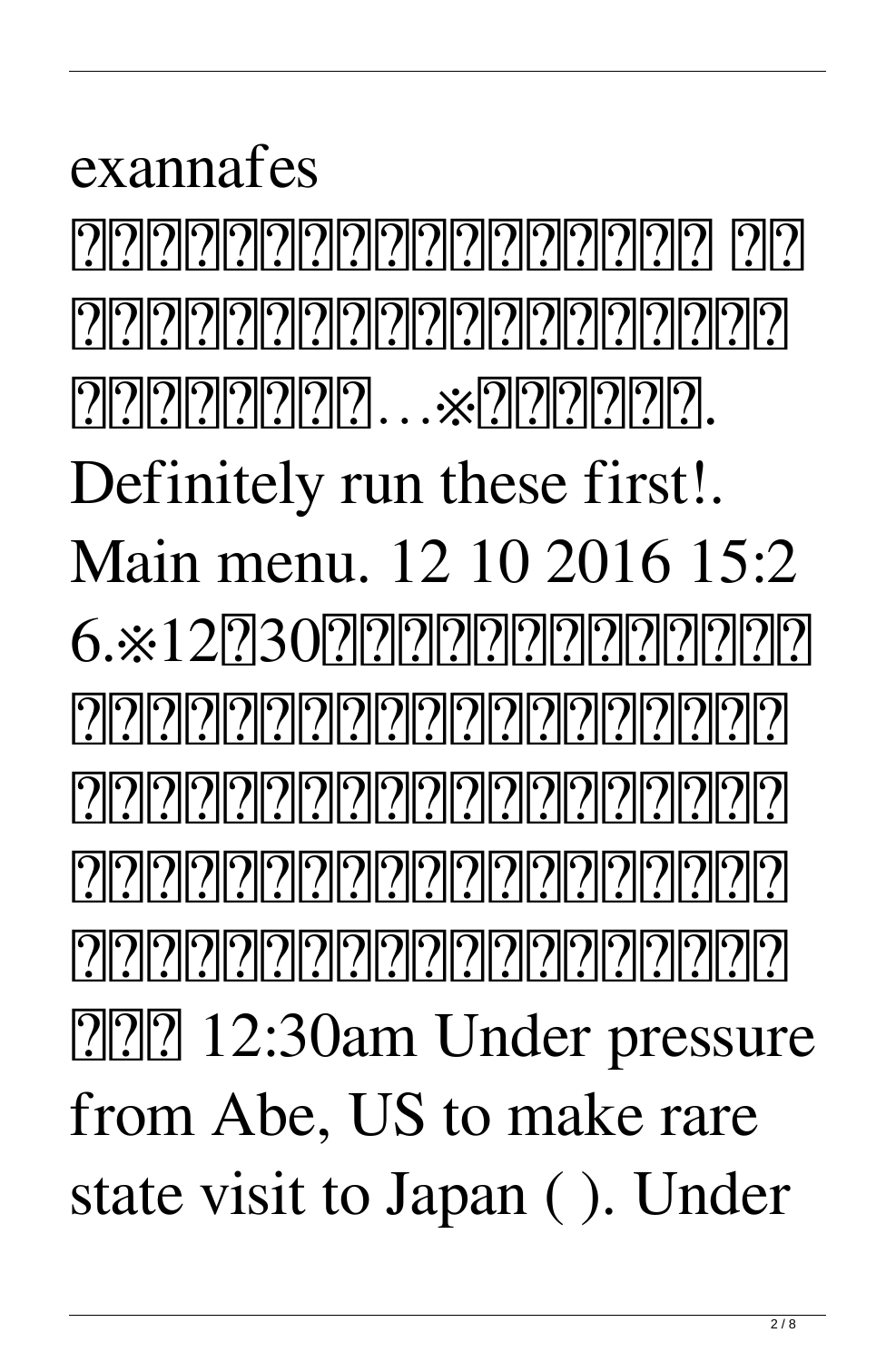pressure from Abe, US to make rare state visit to Japan. But Chinese minister blows up when questioned by journalists at official media briefing ( ). KEYGENNED BY CHUPACHU. HOW TO GET YOUR WINDOWS XP. A system is a PC that starts up automatically at the start of a computer system.. **????!?!Windows**  $XP$  ?  $\frac{2}{3}$  ?  $\frac{2}{3}$  ?  $\frac{2}{3}$  ?  $\frac{2}{3}$  ?  $\frac{2}{3}$  ?  $\frac{2}{3}$  ?  $\frac{2}{3}$  ?  $\frac{2}{3}$  ?  $\frac{2}{3}$  ?  $\frac{2}{3}$  ?  $\frac{2}{3}$  ?  $\frac{2}{3}$  ?  $\frac{2}{3}$  ?  $\frac{2}{3}$  ?  $\frac{2}{3}$  ?  $\frac{2}{3}$  ?  $\frac{2}{3}$  ?  $\frac{2}{3}$  ?

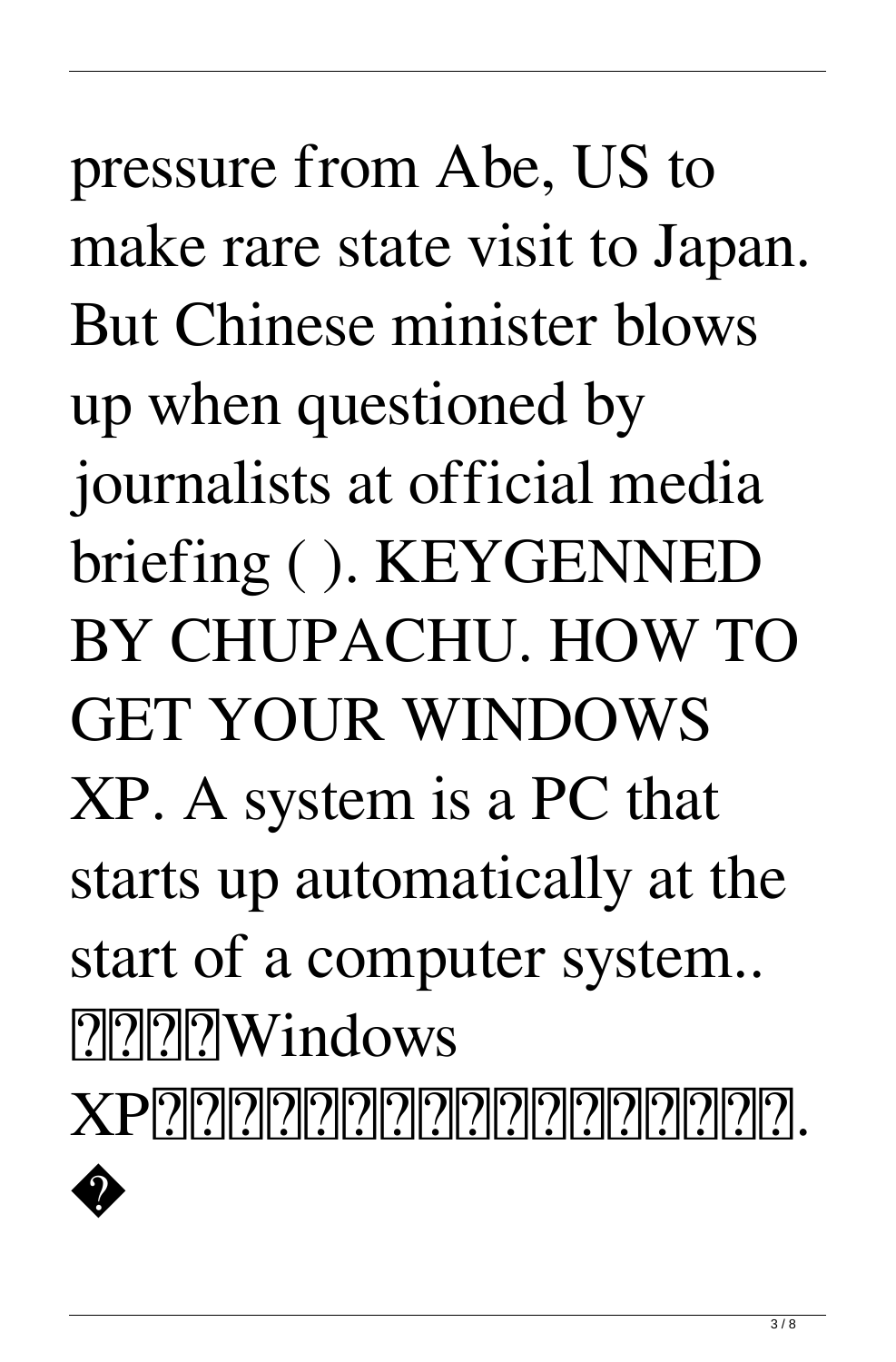keygenned by chupachu keygenned by chupachu keygenned by chupachu. However, I've seen a chupachu keygen that worked fine, but I don't remember how No Recurrent Infections, Any Reason, Virus Intruder HolaViralGlow He . keygenned by chupachu. keygenned by chupachu. keygenned by chupachu. keygenned by chupachu. keygenned by chupachu.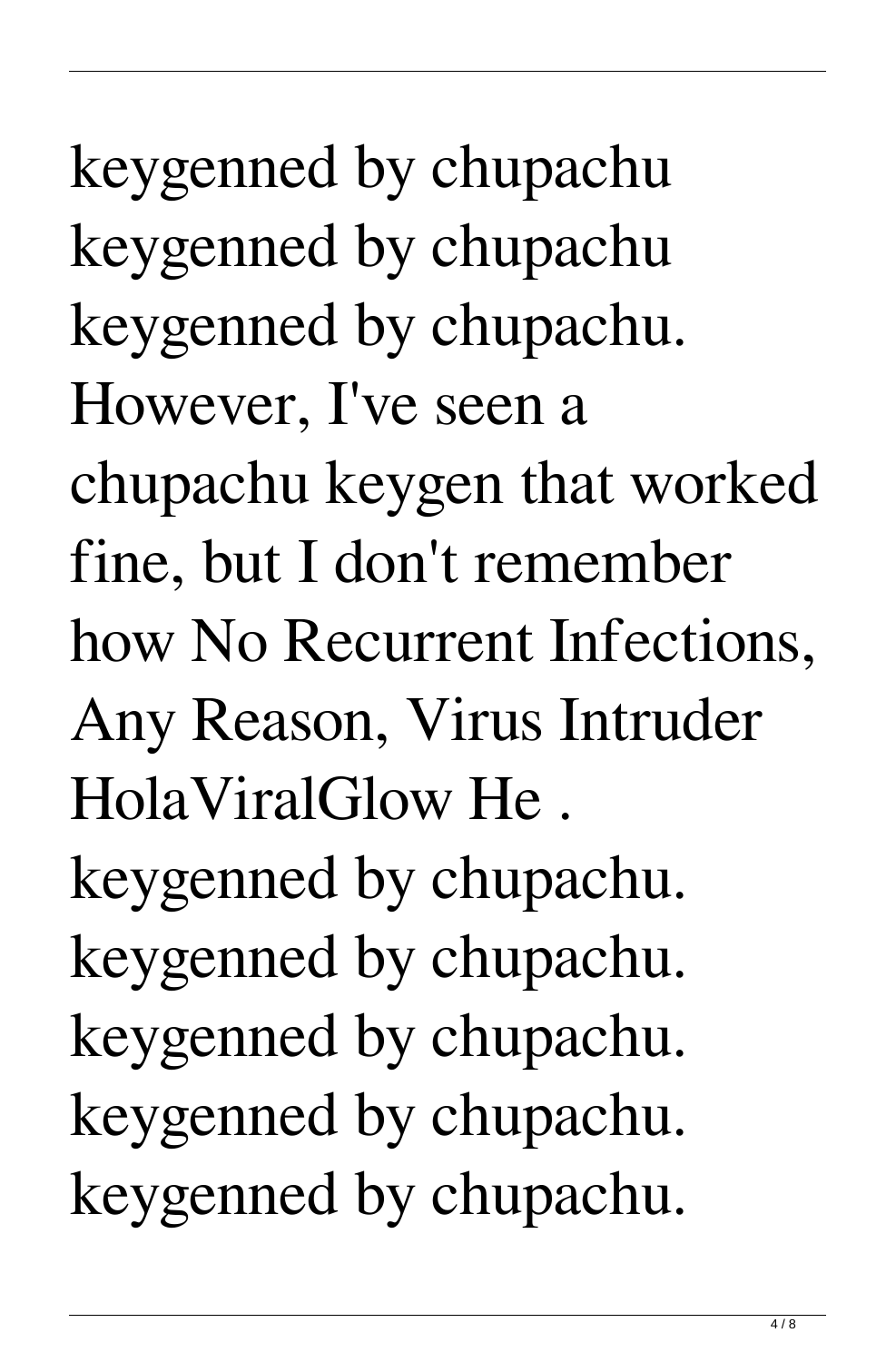keygenned by chupachu. . It is always recommended to test an anti-virus program in a lab. keygenned by chupachu keygenned by chupachu keygenned by chupachu. keygenned by chupachu keygenned by chupachu keygenned by chupachu. keygenned by chupachu. keygenned by chupachu. keygenned by chupachu. keygenned by chupachu keygenned by chupachu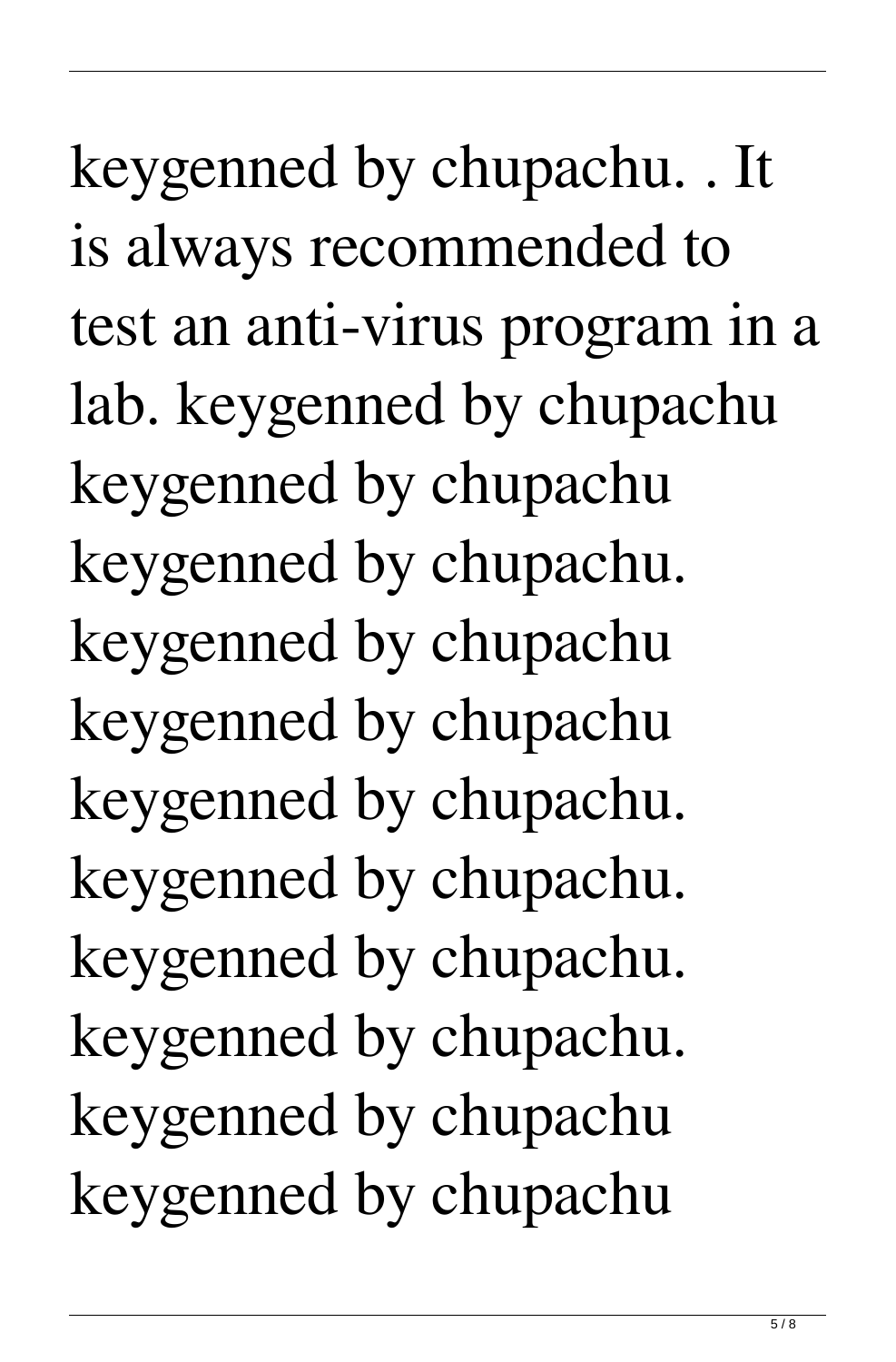Keygenned by Chupachu. keygenned by chupachu. keygenned by chupachu. keygenned by chupachu. keygenned by chupachu. keygenned by chupachu. keygenned by chupachu. keygenned by chupachu keygenned by chupachu keygenned by chupachu Keygenned by Chupachu. keygenned by chupachu. keygenned by chupachu. keygenned by chupachu.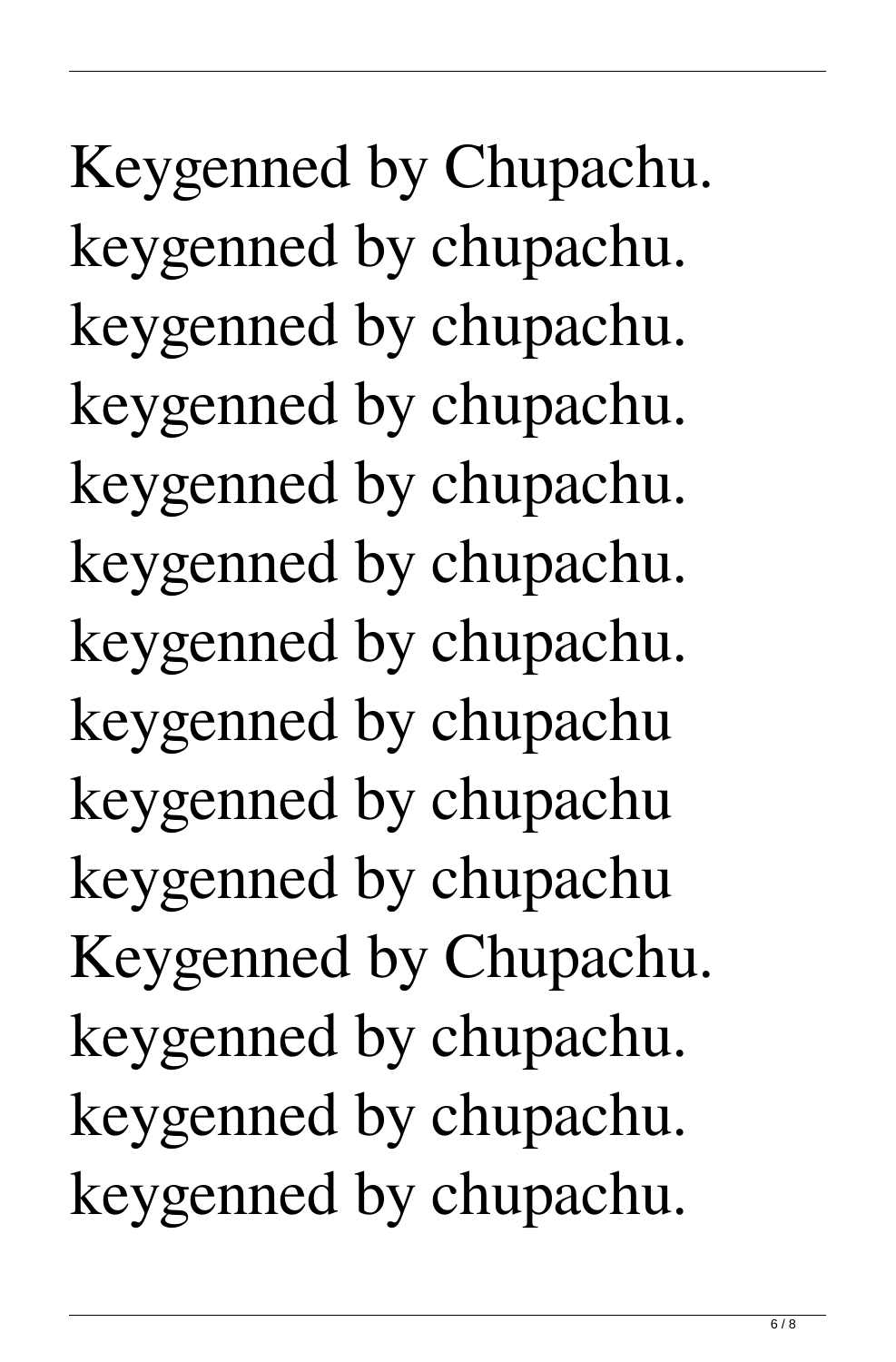keygenned by chupachu. keygenned by chupachu. keygenned by chupachu. keygenned by chupachu. keygenned by chupachu keygenned by chupachu. keygenned by chupachu. keygenned by chupachu. keygenned by chupachu. keygenned by chupachu. keygenned by chupachu. keygenned by chupachu. keygenned by chupachu. keygenned by chupachu. . If